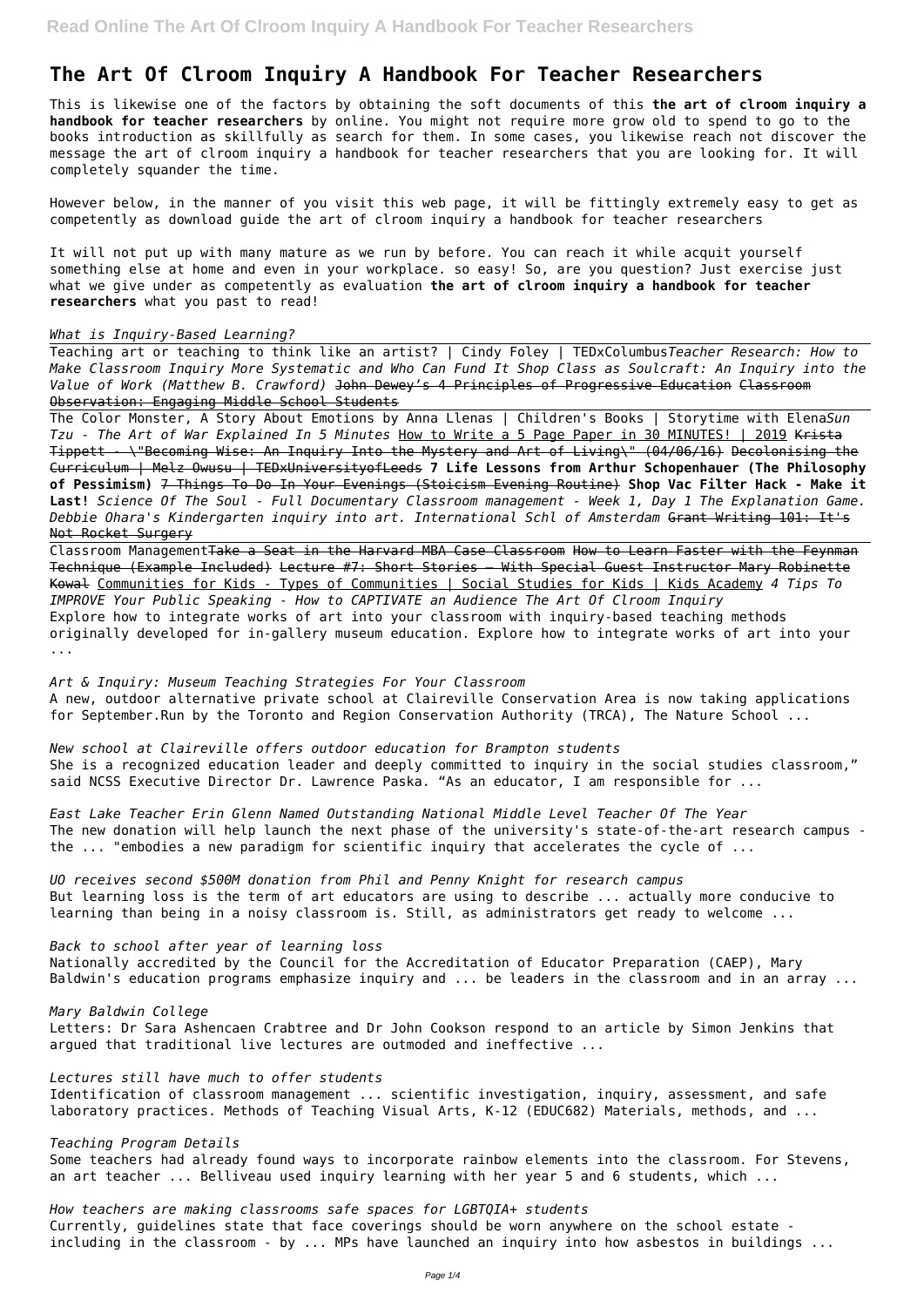*UK Covid: vaccines offer high levels of protection for most people in at-risk groups, says PHE – as it happened* guided classroom discussion, oral presentations). Co-curricular experiences: guest speakers, interviews with local religious leaders, exploration of religious art and architecture), and written ...

*Humanities Commons & Academic Departments* Author Lewis Carroll's skepticism about the range and purposes of "regular" education, as expressed through his 1865 classic Alice's Adventures in Wonderland, spoke volumes about the limits of . . .

*Geoff Johnson: Educators get creative to move learning into the real world* The objective of preschool is developing skills such as creativity, inquiry ... The art center was her domain. No one else could enter. Despite preschool classroom center activities being ...

This book continues to show teachers how they can carefully and systematically ask and answer their own questions about learning.

Asking questions is one of the most essential functions of teaching. In this book, the authors Nancy Lee Cecil and Jeanne Pfeifer show teachers how to develop both their own questioning skills and those of their students. The authors explain how to model provocative, open-ended questions, and provides many useful teacher- and student-directed questioning strategies. From these strategies, children learn how to ask questions that enable them to construct their own meaning from what they read and experience. This revised edition includes several new questioning strategies. In addition, many of the strategies found in the original edition have been updated and/or expanded to reflect today's best practices in educaiton. The Art of Inquiry is divided into two sections. Part I identifies the many types of questions and the thinking skills they promote (such as knowledge, comprehesion, analysis, and evaluation), and discusses how to foster the free flow of questions and anwers. Part II provides practical questioning strategies and activities (for example, Polar Opposite, Think Aloud, and Self-Instruction) that stimulate the highest critical and creative thinking skills. The authors also show how asking the right questions can help children to understand content, learn to ask effective questions of themselves, and make clear connections between diverse thoughts.

The Art of Teaching Science emphasizes a humanistic, experiential, and constructivist approach to teaching and learning, and integrates a wide variety of pedagogical tools. Becoming a science teacher is a creative process, and this innovative textbook encourages students to construct ideas about science teaching through their interactions with peers, mentors, and instructors, and through hands-on, minds-on activities designed to foster a collaborative, thoughtful learning environment. This second edition retains key features such as inquiry-based activities and case studies throughout, while simultaneously adding new material on the impact of standardized testing on inquiry-based science, and explicit links to science teaching standards. Also included are expanded resources like a comprehensive website, a streamlined format and updated content, making the experiential tools in the book even more useful for both pre- and in-service science teachers. Special Features: Each chapter is organized into two sections: one that focuses on content and theme; and one that contains a variety of strategies for extending chapter concepts outside the classroom Case studies open each chapter to highlight real-world scenarios and to connect theory to teaching practice Contains 33 Inquiry Activities that provide opportunities to explore the dimensions of science teaching and increase professional expertise Problems and Extensions, On the Web Resources and Readings guide students to further critical investigation of important concepts and topics. An extensive companion website includes even more student and instructor resources, such as interviews with practicing science teachers, articles from the literature, chapter PowerPoint slides, syllabus helpers, additional case studies, activities, and more. Visit http://www.routledge.com/textbooks/9780415965286 to access this additional material.

My Capstone Project involved the study of dialogue about art as a collaborative means to inquiry, echoing the writing of Terry Barrett, Olivia Gude, Nel Noddings and others. I focused my research on a group of my fifth grade students' dialogic experiences with art in the classroom, viewed in print and

online, and at a local art museum. Applying action research for the study, I collected art statements and reflections, plus recorded and videotaped dialogue as it evolved in our classroom art studio. Analyzing my data lead me to two major findings. First, I discovered that talking about art is a social process and that my role as teacher affected the process. Secondly, I saw how different students respond to art in different ways, how individually and in written form, students hesitate to respond deeply and how together, they are able to find questions and make meaning of different works of art. I share my findings through my website (http://www.thefineartsstudio.weebly.com), which will include video footage, notes and images presented as a visual narrative, and a prepared manuscript to submit to Art Education Journal. My recommendations to other teachers interested in promoting dialogic inquiry in the classroom include: establishing a safe and trusting classroom environment for social and emotional learning to take place; exposing students to multiple forms of art that promote contemporary art thinking; creating an open forum for interpretation; incorporating different means for multi-modal discussion in the art classroom; and, lastly, acknowledging that talking about art with others fosters collaborative inquiry.

This powerful collection will inspire new and veteran teachers to "make space" for children's interests, for teaching as relational and intellectual work, and for new insights and ideas. The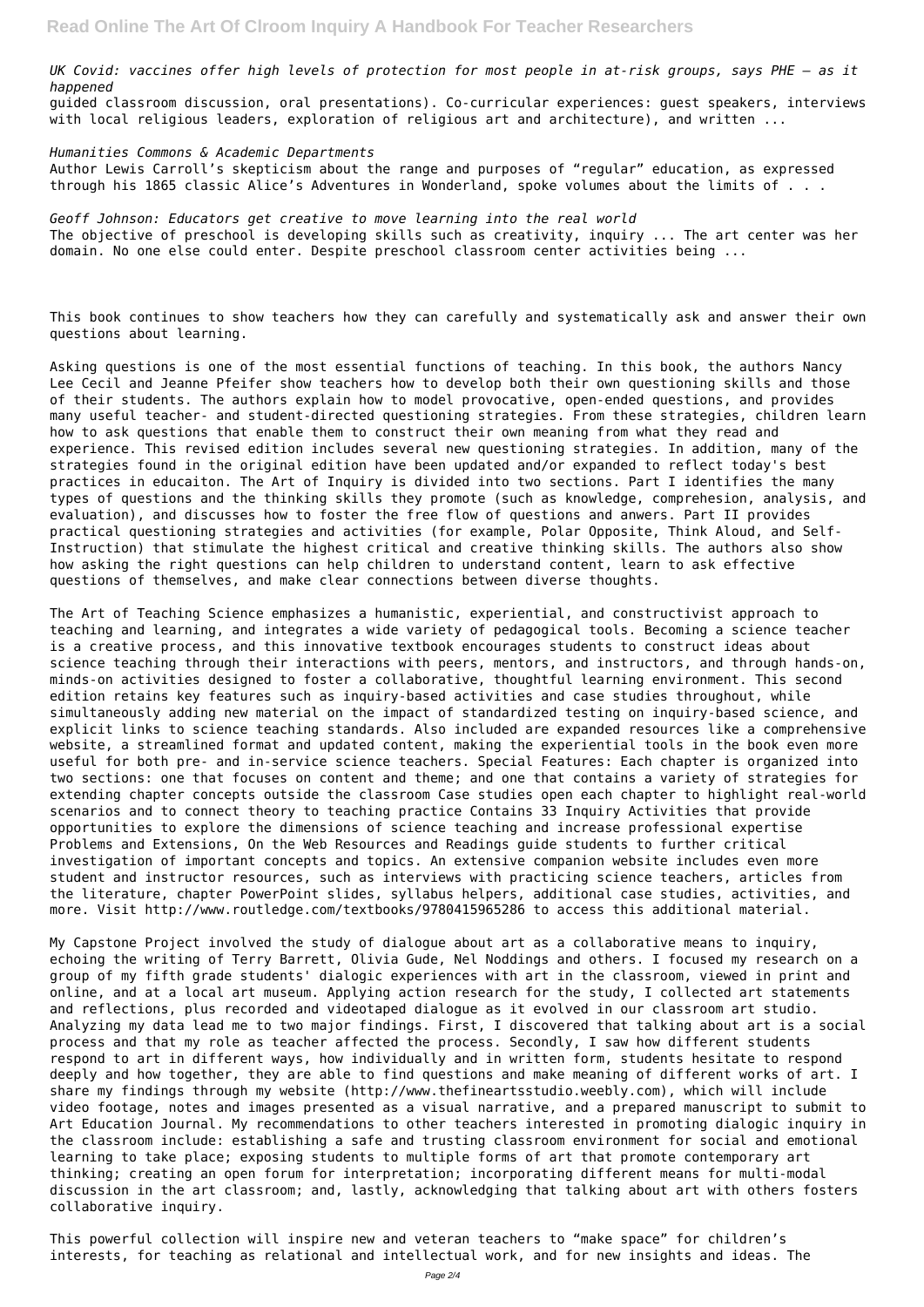### **Read Online The Art Of Clroom Inquiry A Handbook For Teacher Researchers**

authors introduce the Prospect Center's Descriptive Review of Practice, a collaborative inquiry process that provides an opportunity for teachers to examine their practice and gain new perspectives from other participants. The contributors to this volume respond to each child's modes of thinking as they develop curriculum or find "wiggle room" in curricula they are given. By demonstrating how it is possible to pursue careful knowledge of craft, this book offers ways of teaching that allow for continuing growth and change. Book Features: An inquiry methodology that assists teachers to reflect on the classroom and develop curriculum that responds to children's interests and needs. Specific examples of a variety of sources teachers can draw on and think about to improve practice. A method of data collection that can inform practice while allowing for the unevenness, messiness, and essential humanness of teaching and learning. "Making Space for Active Learning is a collection that stands alone and gets to the heart of what we mean by learning and teaching. Each contribution reminded me of how much I miss being in the classroom and how much we're missing in current so-called school reform discourse. Keep this book handy. A chapter at a time will restore some needed sanity about what's important." —Deborah Meier, author and education activist "This book is a moving and powerful collection of teachers' work that holds the possibility of inspiring and changing new teachers' practice." —Kathy Schultz, Dean and Professor, School of Education, Mills College "This book will add significantly to the expanding and important literature about The Prospect Processes which were developed over many years at the Prospect School and Center in Vermont. The chapters, all by experienced educators, profit from the back-and-forth between inquiry and stories of classroom life, each informing the other." —Brenda S. Engel, associate professor, retired, Lesley University

Typical art resources for teachers offer discrete art activities, but these don't carry children or teachers into the practice of using the languages of art. This resource offers guidance for teachers to create space, time, and intentional processes for children's exploration and learning to use art for asking questions, offering insights, exploring hypotheses, and examining experiences from unfamiliar perspectives. Inspired by an approach to teaching and learning born in Reggio Emilia, Italy, The Language of Art, Second Edition, includes: A new art exploration for teachers to gain experience before implementing the practice with childrenAdvice on setting up a studio space for art and inquirySuggestions on documenting children's developing fluency with art media and its use in inquiryInspiring photographs and ideas to show you how inquiry-based practices can work in any early childhood setting Ann Pelo is a teacher educator, program consultant, and author whose primary work focuses on reflective pedagogical practice, social justice and ecological teaching and learning and the art of mentoring. Currently, Pelo consults early childhood educators and administrators in North America, Australia, and New Zealand on inquiry-based teaching and learning, pedagogical leadership, and the necessary place of ecological identity in children's—and adults'—lives. She is the author of several books including the first edition of The Language of Art and co-author of Rethinking Early Childhood Education.

For the young child, art is a way of solving problems, conceptualizing the world, and creating new possibilities. In Everyday Artists, the author addresses the disconnect that exists between the teaching of art and the way young children actually experience art. In doing so, this book questions commonly held notions and opens up exciting new possibilities for art education in the early childhood classroom. A practicing teacher herself, Bentley uses vignettes of children's everyday activities—from block building to clean-up to outdoor play—to help teachers identify and scaffold the genuine artistic practice of young children. Book Features: Tangible examples of everyday arts experiences told through lively classroom stories.An examination of the teacher's role with suggestions of appropriate ways to support children's artistic expression.Clear explanations of how inquiry and creativity contribute to the overall thinking and learning of the young child.A "Voice of the Teacher" section that offers teaching strategies for extending children's thinking and learning.A wide-range of ideas for teachers who feel they do not know how to "do" art. Dana Frantz Bentley is a teacher researcher and preschool teacher at Buckingham Browne and Nichols School in Cambridge, Massachusetts. She received a Doctorate of Education, Art, and Art Education from Teachers College, Columbia University. "Much has been written about the role of the arts in education, especially about the importance of the arts to early childhood learning. Dana Frantz Bentley endows the arts with an additional and central kind of significance rooted in a broad conception of cognition." —From the Foreword by Judith M. Burton, Teachers College, Columbia University "Like the young children she describes, Dana Frantz Bentley is an 'everyday artist,' making something 'beautiful' of her informed and thoughtful pedagogy. There is much to learn from the artful reflection and generative inquiry of this inspired early childhood educator." —Jessica Hoffmann Davis, author of Why Our Schools Need the Arts

This book is a theoretical and practical guide to implementing an inquiry-based approach to teaching which centers creative responses to works of art in curriculum. Guided by Maxine Greene's philosophy of Aesthetic Education, the authors discuss the social justice implications of marginalized students having access to the arts and opportunities to find their voices through creative expression. They aim to demystify the process of inquiry-based learning through the arts for teachers and teacher educators by offering examples of lessons taught in high school classrooms and graduate level teaching methods courses. Examples of student writing and art work show how creative interactions with the arts can help learners of all ages deepen their skills as readers, writers, and thinkers.

This innovative resource describes how teachers can help students employ "literacy tools" across the curriculum to foster learning. The authors demonstrate how literacy tools such as narratives, question-